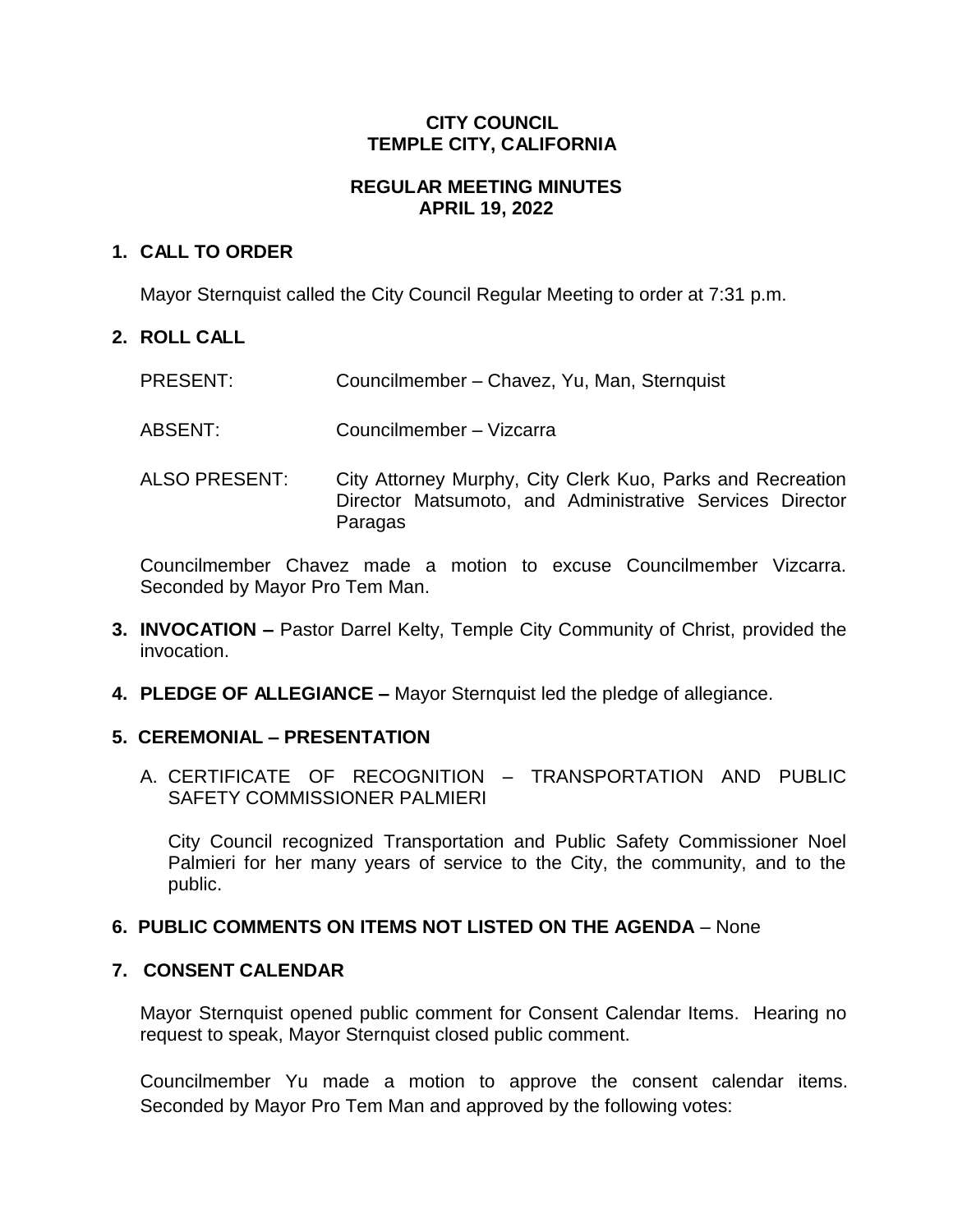City Council Minutes April 19, 2022 Page 2 of 5

| AYES:      | Councilmember - Chavez, Yu, Man, Sternquist |
|------------|---------------------------------------------|
| NOES:      | Councilmember - None                        |
| ABSENT:    | Councilmember - Vizcarra                    |
| ABSTAINED: | Councilmember - None                        |

#### A. APPROVAL OF MINUTES

The City Council is requested to review and approve:

- 1. [The Minutes of the Special City Council](https://www.ci.temple-city.ca.us/DocumentCenter/View/17707/7A-1_CCM---2022-03-30-Sheriffs-Monthly) Meeting of March 30, 2022; and
- 2. [The Minutes of the Regular City Council Meeting of April 5, 2022.](https://www.ci.temple-city.ca.us/DocumentCenter/View/17708/7A-2_CCM---2022-04-05)

Action: Approved.

### B. [CO-SPONSORSHIP OF THE 2022 RELAY FOR LIFE OF TEMPLE CITY](https://www.ci.temple-city.ca.us/DocumentCenter/View/17709/7B_Relay-for-Life-Request-Staff-Report_v1-w-attachment)

The City Council is requested to approve the request from the American Cancer Society to co-sponsor the Relay for Life of Temple City.

Action:

- 1. Approved a request from the American Cancer Society to co-sponsor the Relay for Life of Temple City at Temple City Park on November 5, 2022; and
- 2. Waived all fees and deposits associated with the installment of a promotional event street banner and use of Temple City Park, the Performing Arts Pavilion, and City Hall Community Room for event activities.

### C. [APPROVAL OF AN AGREEMENT WITH CLIFTONLARSONALLEN, LLC FOR](https://www.ci.temple-city.ca.us/DocumentCenter/View/17716/7C_Agreement-for-Audit-Services_Staff-Report-pk-comments-SP-Edits_V2-w-Attachment-B)  [PROFESSIONAL AUDIT SERVICES](https://www.ci.temple-city.ca.us/DocumentCenter/View/17716/7C_Agreement-for-Audit-Services_Staff-Report-pk-comments-SP-Edits_V2-w-Attachment-B)

The City Council is requested to approve a Professional Services Agreement with CliftonLarsonAllen, LLP for professional audit services.

Action:

- 1. Approved the recommendation of staff with the concurrence of the Standing Audit Committee to enter into an agreement for professional audit services (Agreement) with CliftonLarsonAllen, LLP; and
- 2. Authorized the City Manager to sign and execute the Agreement.

#### D. [FINAL SUBDIVISION MAP APPROVAL FOR PARCEL MAP NO. 74889, A FLAG](https://www.ci.temple-city.ca.us/DocumentCenter/View/17710/7D_Final-PM-74889-4922-Arden-Drive-_staff-report-sr-edits_pk)  [LOT SUBDIVISION AT 4922 ARDEN](https://www.ci.temple-city.ca.us/DocumentCenter/View/17710/7D_Final-PM-74889-4922-Arden-Drive-_staff-report-sr-edits_pk) DRIVE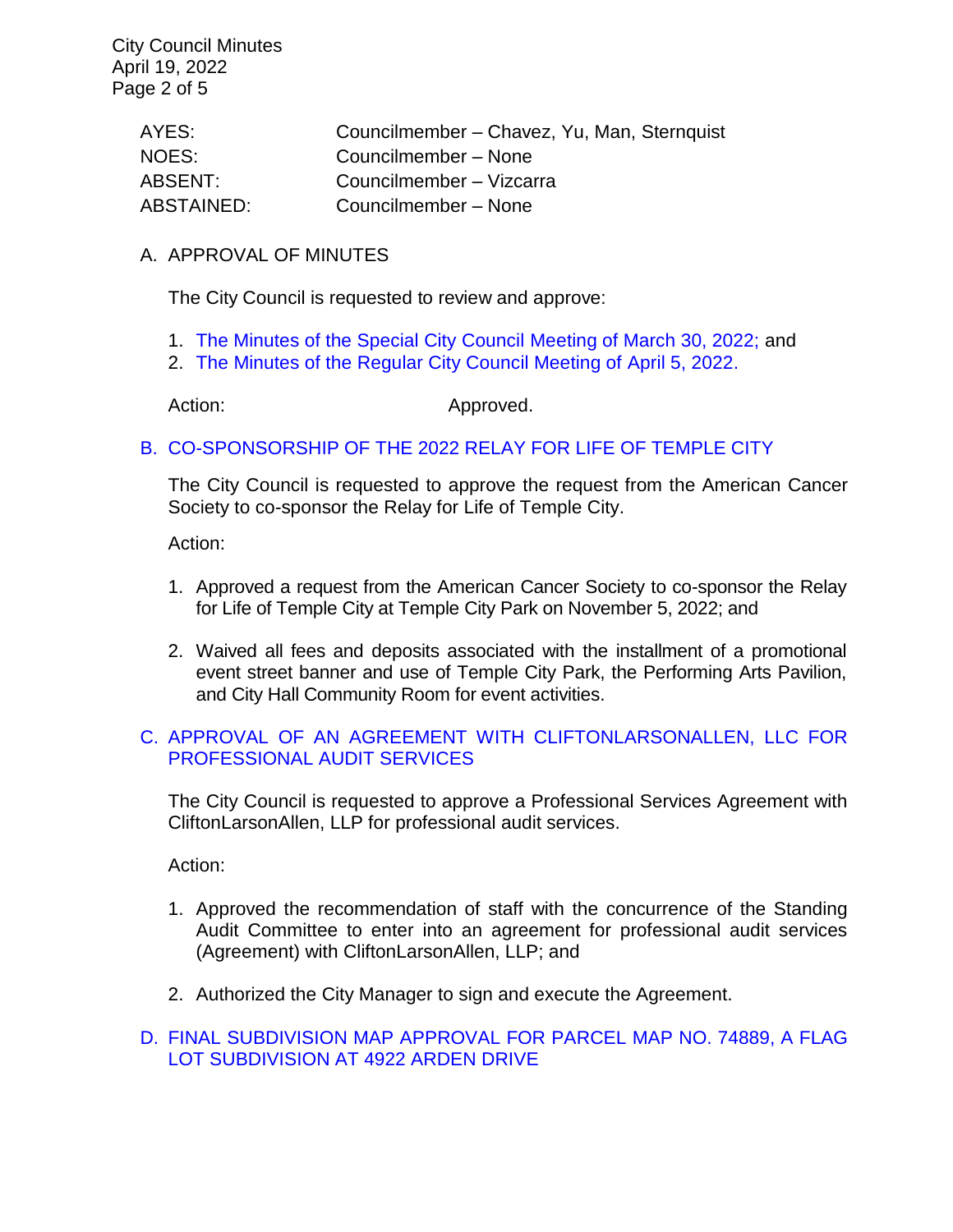City Council approval of the final map will allow the developer to obtain the building permits and start the construction of a new single-family house on each new parcel.

Action:

- 1. Reviewed and approved the final subdivision map for Parcel Map No. 74889; and
- 2. Authorized the City Clerk to certify Parcel Map No. 74889.

# E. [VISA CARD REPORT](https://www.ci.temple-city.ca.us/DocumentCenter/View/17711/7E_Visa-Card-Staff-Report)

The City Council is requested to review, receive and file the Visa Card Report.

Action: Received and filed.

F. [ADOPTION OF RESOLUTION NO. 22-5590](https://www.ci.temple-city.ca.us/DocumentCenter/View/17712/7F_Reso-No-22-5590-41922---Warrants--Demands-FY-2021-2022-w-attachment) APPROVING PAYMENT OF BILLS [FOR FISCAL YEAR 2021-22](https://www.ci.temple-city.ca.us/DocumentCenter/View/17712/7F_Reso-No-22-5590-41922---Warrants--Demands-FY-2021-2022-w-attachment)

The City Council is requested to adopt Resolution No. 22-5590 authorizing the payment of bills.

Action: Adopted Resolution No. 22-5590

- **8. PUBLIC HEARING** None
- **9. UNFINISHED BUSINESS** None
- **10. NEW BUSINESS**  None
- **11. UPDATE FROM CITY MANAGER** Parks and Recreation Director Matsumoto reported out on behalf of City Manager Cook, announcing that City facilities resumed full in-person services this week, City will host a catalytic converter etching event this Thursday in the Temple City Park parking lot, Primrose Park grand opening is this Saturday April 23, and remarked on the Easter event this past Saturday.
- **12. UPDATE FROM CITY ATTORNEY** remarked about the housing legislations and that the City may be receiving correspondence from California Department of Housing and Community Department and/or Attorney General Office regarding the ordinance the City adopted relating to Senate Bill 9.

# **13. COUNCIL REPORTS REGARDING AD HOC OR STANDING COMMITTEE MEETINGS**

A. SCHOOL DISTRICT/CITY STANDING COMMITTEE (Councilmember Man and Councilmember Chavez) – Formed 1/3/2012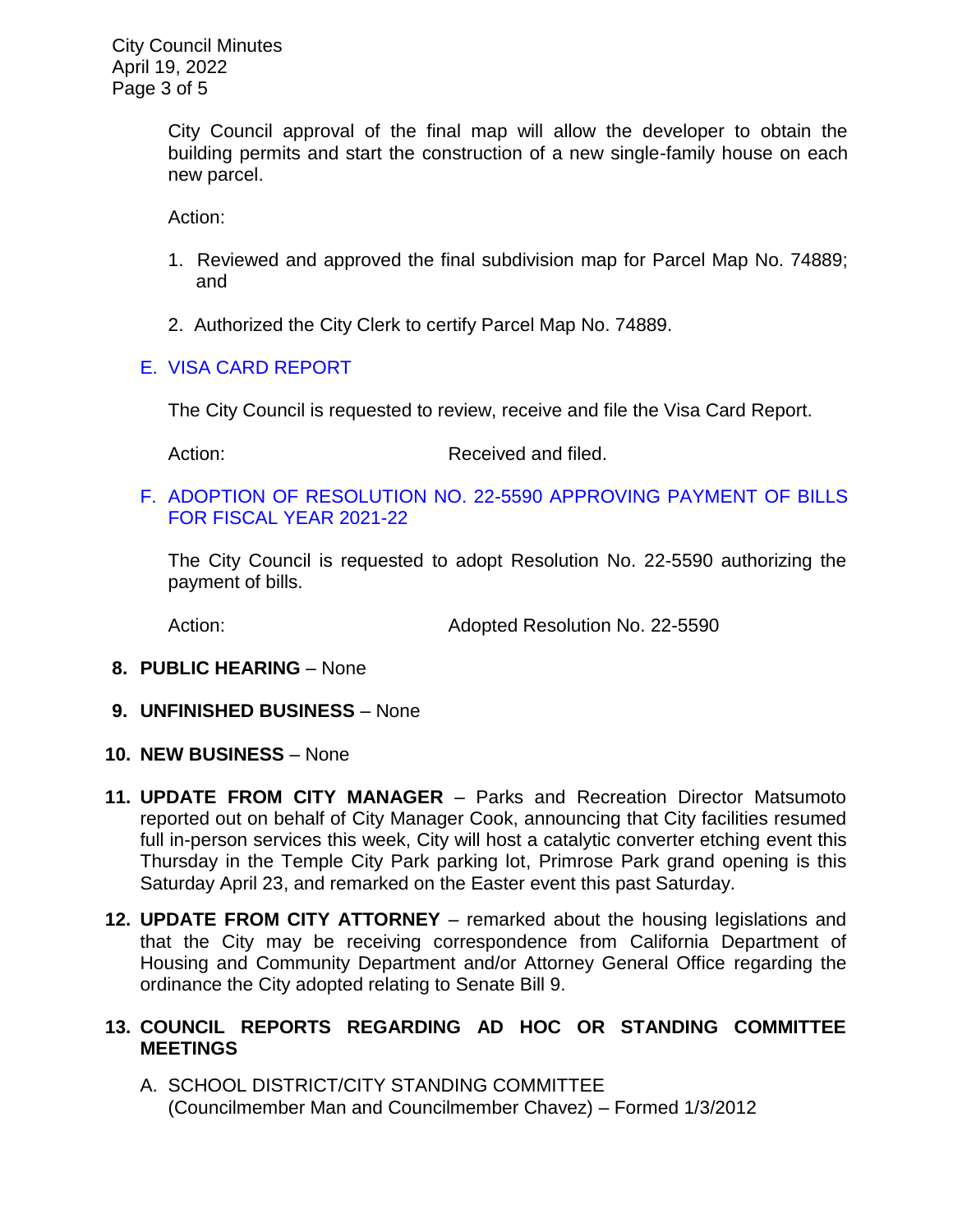City Council Minutes April 19, 2022 Page 4 of 5

No report.

B. LAS TUNAS DOWNTOWN REVITALIZATION STANDING COMMITTEE (Councilmember Chavez and Councilmember Yu) – Formed 2/18/2014

No report.

C. FUTURE DEVELOPMENT OF CITY PROPERTIES STANDING COMMITTEE (Councilmember Yu and Councilmember Man) – Formed 2/18/2014

No report.

D. AUDIT STANDING COMMITTEE (Councilmember Chavez and Councilmember Yu) – Formed 7/15/2014

No report.

E. FACILITIES, PUBLIC WORKS, AND INFRASTRUCTURE STANDING **COMMITTEE** (Councilmember Yu and Councilmember Man) – Formed 4/4/2017

No report.

F. PRIMROSE PARK ART ELEMENT AD HOC (Councilmember Vizcarra and Councilmember Yu) – Formed 5/19/20

No report.

G. CITY BASED HOMELESS PLAN STANDING COMMITTEE (Councilmember Vizcarra and Mayor Sternquist) – Formed 3/16/21

No report.

H. COMMISSIONER RECRUITMENT AD HOC (Mayor Pro Tem Man and Councilmember Vizcarra) – Form 3/15/22

No report.

### **14. COUNCIL ITEMS SEPARATE FROM THE CITY MANAGER'S REGULAR AGENDA**

- A. COUNCILMEMBER CHAVEZ None
- B. COUNCILMEMBER VIZCARRA Absent
- C. COUNCILMEMBER YU is looking forward to the grand opening of Primrose Park.